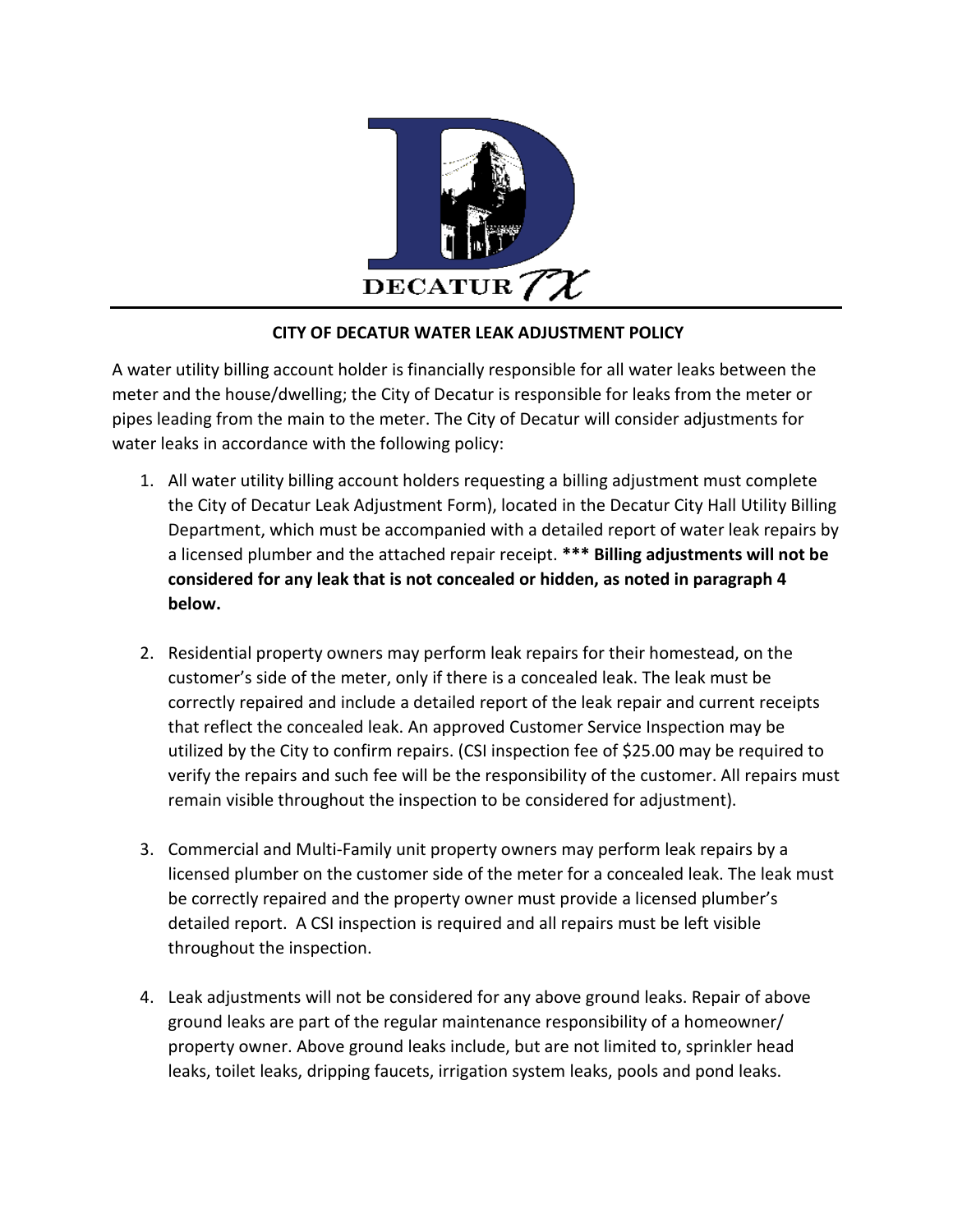However, unusual situations that occur may be eligible if the leak affected your sewer rate and is subject to the discretion of the City of Decatur.

- 5. Dual water meters that provide water to both home (indoor) and irrigation systems (outdoor), may be eligible for a leak adjustment if a concealed leak occurred on the home (indoor) side of the meter. The irrigation (outdoor) portion of the meter is not eligible as noted in paragraph 4 above.
- 6. Account holders may request one (1) billing adjustment per calendar year that may not exceed two (2) billing cycles.
- 7. Leak adjustments may be subject to CSI inspections at a fee of \$25.00. If the leak is not appropriately repaired within a 60 day period of the detection of the leak, the City of Decatur may cutoff service and secure the loss of water until the leak has been completely repaired and the meter has a normal reading.
- 8. The total amount of a customer's water utility bill is the customer's responsibility to pay by the due date.

### **ADJUSTMENT CREDITS:**

One credit adjustment in a calendar year, per property address may be given for a CONCEALED leak. The amount of credit will be determined by reviewing the average billing for that period, the total amount of water loss, the beginning date of loss as well as the time taken to secure and correct the substantial water leak.

#### **REQUEST FOR ADJUSTMENTS:**

Request for adjustment must be submitted within 20 days of the date that the concealed leak is identified. A credit is issued on the billing for the highest consumption, not to exceed two (2) billing cycles during the time of the leak, once all repairs are complete and verified by the City of Decatur.

## **PAYMENT INFORMATION:**

The customer will be responsible for paying the remaining amount by the due date of the current bill. If additional time is needed to pay the water bill, customer must contact the Decatur Utility Billing Department for payment arrangements. All payout arrangements must be in writing and approved by the Department Manager or Director of Finance.